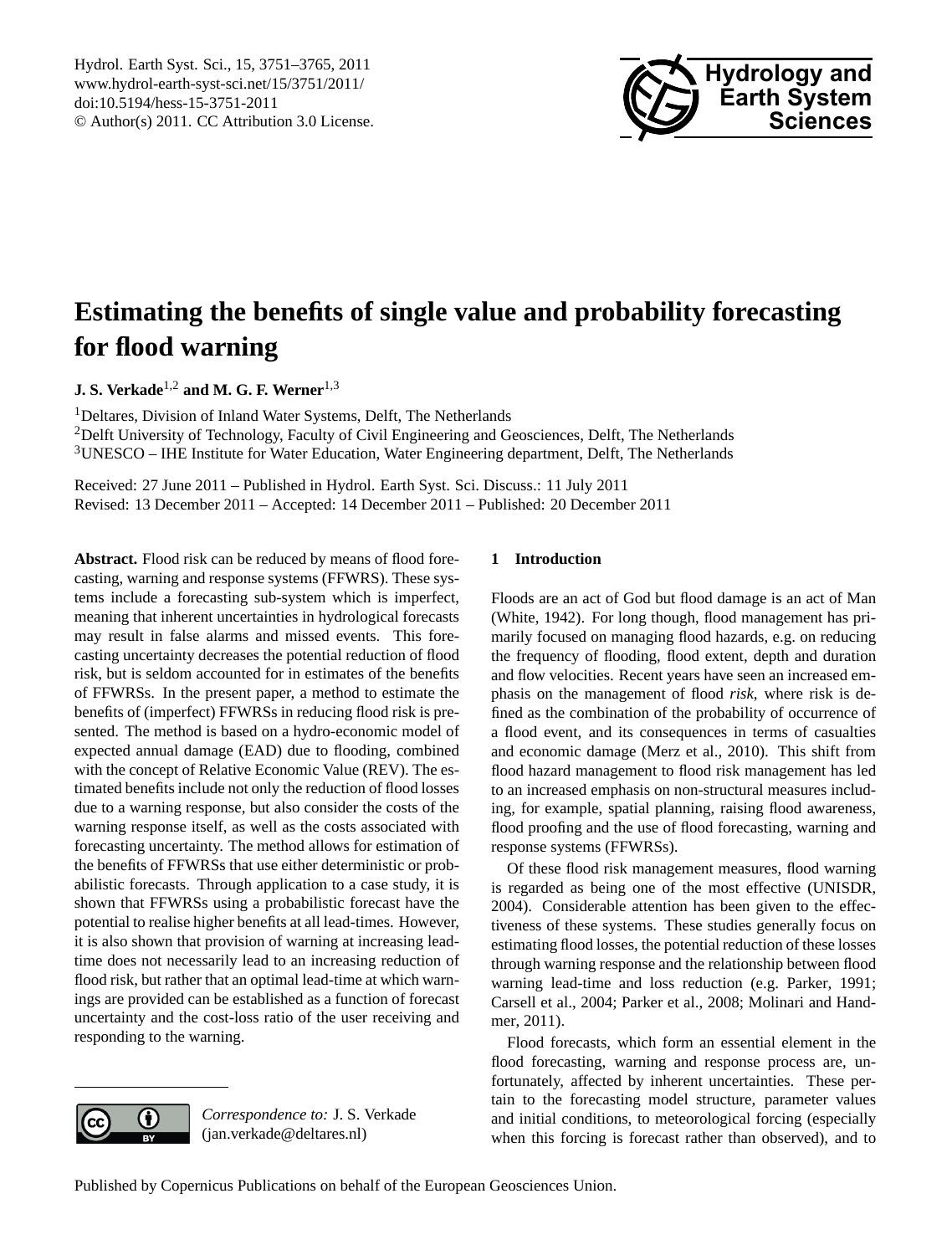measurements and interpolations of these measurements as for example in deriving catchment average rainfall. This forecasting uncertainty can be explicitly accounted for if the forecasting sub-system of a FFWRS produces an estimate of predictive uncertainty as in the case of probabilistic forecasting.

Irrespective of the nature of the forecasting system, this forecasting uncertainty can lead to "wrong" decisions: floods that occur may not have been predicted in time, or floods that are predicted may not occur. The costs associated with this forecasting uncertainty can be considerable. An analysis of the role of benefits of FFWRSs should therefore also include these costs, consisting of an opportunity cost in the case of a flood that was not predicted, and the cost of unnecessary warning response in the case of a false alarm.

Flood risk can be defined as the expected value of flood related damage and costs. Floods are random events and therefore flood damage is a random event. Although the exact amount of damage in any given year cannot be predicted, the expected annual value of flood damage can be determined if the probability distribution of flood damage, or damagefrequency curve is known. This expected annual damage is a measure of flood risk. Flood risk may be estimated using a *hydro-economic Expected Annual Damage (EAD) model* [\(USACE,](#page-13-6) [1994;](#page-13-6) [Dingman,](#page-13-7) [2002;](#page-13-7) [Loucks et al.,](#page-13-8) [2005\)](#page-13-8), which uses three basic relationships to establish the probability distribution of flood damage: the flood frequency curve, the rating curve and the stage-damage curve.

To evaluate the benefit of measures taken to reduce flood risk, the cost of these measures should be taken into account. In the case of flood warning systems, such an analysis should include the expected reduction of flood losses due to the provision of warning and subsequent response, as well as the costs of operating such systems and the costs associated with uncertainty. Whilst the first two of these can be readily incorporated in analysing the benefit of flood warning, the latter is less straightforward.

In meteorological applications, *Relative Economic Value* (e.g. [Murphy,](#page-13-9) [1985;](#page-13-9) [Zhu et al.,](#page-14-1) [2002\)](#page-14-1) is often used to establish the value of forecasting systems relative to two benchmark situations. These are the situations in which no warning system is present, and the situation in which a perfect warning system is present. In the latter, forecasting uncertainty is absent and hence no "wrong" decisions are ever made.

To the best of our knowledge, no flood risk analyses have been published that include the damage mitigating effects of flood warning, the costs of the warning system, *and* the costs associated with forecasting uncertainty. In the present paper, a method is proposed that can be used to estimate flood risk in the presence of an imperfect FFWRS. The method consists of combining the hydro-economic EAD model with the theory of Relative Economic Value. This combines expected annual damage, loss reduction, cost of warning response *and* the costs associated with forecasting uncertainty



<span id="page-1-0"></span>**Fig. 1.** Flood forecasting, warning and response system (FFWRS) sub-systems. Adapted from [Parker and Fordham](#page-13-10) [\(1996\)](#page-13-10) and [Carsell](#page-13-3) [et al.](#page-13-3) [\(2004\)](#page-13-3).

into an estimate of the benefit of flood forecasting and warning in reducing flood risk.

This method allows for the comparison of the effect of flood risk management measures of different nature. For example, the flood risk reduction attained by the implementation of a flood warning system can be compared with that attained by the raising of levees, installation of flood retention areas or increasing flow conveyance. Additionally, the method allows for an intercomparison of FFWRSs. For example, the benefit of systems based on deterministic forecasting can be compared with those that are based on probabilistic forecasting. This allows explicitly estimating the benefit of probabilistic forecasting in terms of flood risk reduction, which so far has only been described in terms of their potential for improved decision making in flood event management (e.g. [Krzysztofowicz,](#page-13-11) [2001;](#page-13-11) [Todini,](#page-13-12) [2004\)](#page-13-12).

In the next section, the proposed method is explained in detail. In Sect. [3,](#page-6-0) results of a case study are presented where the method is demonstrated by application to a small basin. The results are discussed in Sect. [4.](#page-11-0) Finally, a summary and brief conclusions are presented in Sect. [5.](#page-12-0)

## **2 Materials and methods**

#### <span id="page-1-1"></span>**2.1 Flood forecasting, warning and response systems**

A properly working flood forecasting, warning and response system (FFWRS) gives property owners, floodplain residents and responsible authorities time to respond to a flood threat before flooding occurs. FFWRSs usually consist of a number of sub-systems (Fig. [1\)](#page-1-0). The forecasting sub-system produces forecasts of hydrological variables such as water levels or flow rates, either as a deterministic single value forecast or as a probability distribution. Based on these forecasts, a decision is taken whether or not to initiate warning response. The warning-response sub-system then consists of warning procedures and subsequent mitigation action that can be taken to reduce flood losses.

Although in actual operational forecasting the decision to warn will be taken by the forecaster using guidance from the forecasting sub-system, in the present paper it is assumed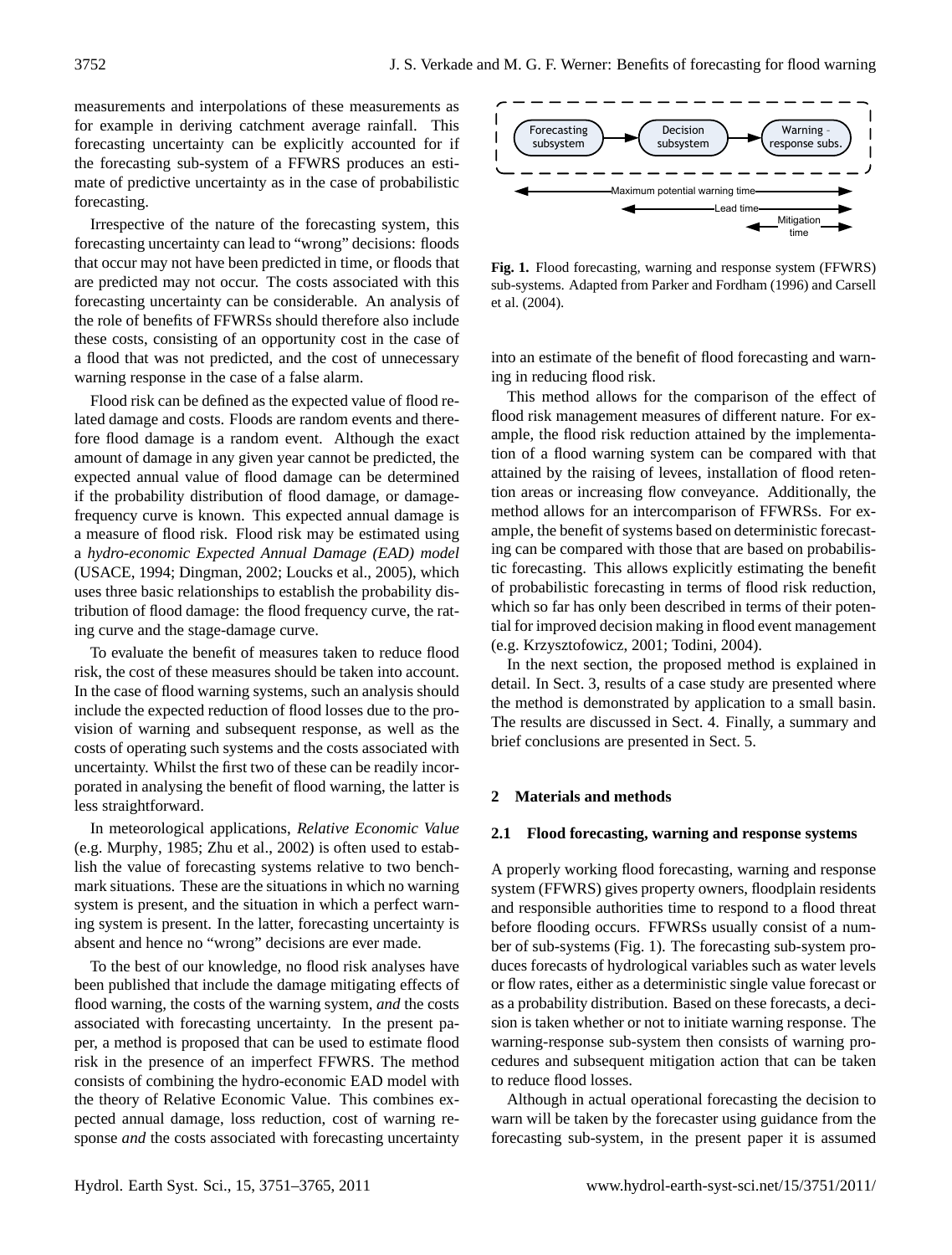that decisions are based on forecasts only. Depending on the nature of the forecasting sub-system, the decision subsystem is deterministic or probabilistic. In the case of deterministic forecasts, it is assumed that forecast water levels that are higher than the flooding threshold will automatically initiate a warning response. Essentially, this decision is then taken implicitly by the forecaster. If the forecasting system provides explicit estimates of predictive uncertainty, the decision will have to be based on a probabilistic decision rule. If the probability of forecast water levels exceeding the flooding threshold is higher than a probability threshold, a warning response will be initiated. This allows users to choose an optimal threshold (in terms of probability threshold) at which mitigating action is initated [\(Krzysztofowicz,](#page-13-11) [2001\)](#page-13-11), but it is again assumed here that forecast probabilities higher than the selected probability threshold will automatically initiate a response.

The warning-response sub-system pertains to the damagemitigating actions that can be taken after a flood warning has been issued. During the time between a flood warning and the arrival of flood waters – the mitigation time – floodplain residents can move themselves and/or their property out of reach of the pending flood. Increasing the available mitigation time intuitively allows for increased loss reduction, and therefore this mitigation time should be maximised (but note that with increasing mitigation time, response costs may increase as well). Forecasting lead-time and mitigation time are different due to the time needed to produce and disseminate a forecast and to take a decision whether or not to initiate a warning response (Fig. [1\)](#page-1-0) [\(Carsell et al.,](#page-13-3) [2004\)](#page-13-3). However, in the context of the present paper the time taken in the decision sub-system is negligible and lead-time and mitigation time are used synonymously.

Maximum potential reduction of flood damage by flood warning response is rarely attained as it is unlikely that all floodplain residents will be notified in time, nor that all residents will heed the warnings and act effectively. To account for this, [Parker](#page-13-2) [\(1991\)](#page-13-2) and [Green and Herschy](#page-13-13) [\(1994\)](#page-13-13) defined the actual flood damage avoided  $L_a$  [GBP] as a product of the maximum potential flood damage avoided with a fully effective system  $(L_p$  [GBP]), the probability that a forecast is made in time  $(R [-])$ , the fraction of residents available to respond to a warning  $(P_a [-])$ , the fraction of residents who will respond to a warning  $(P_r [-])$  and the fraction of households who respond effectively  $(P_e \, [-])$ . Together, these probabilities and dimensionless factors, each ranging from 0 to 1, represent the effectiveness of the response:  $L_a = L_p \times R \times P_a \times P_r \times P_e$ . In the UK, the Department for Environment, Food and Rural Affairs (DEFRA) indicated the values for the factors and probabilities  $(R, P_a, P_a)$ Pr , Pe) the Environment Agency seeks to achieve [\(DEFRA,](#page-13-14) [2004\)](#page-13-14). These would result in  $L_a = 0.5 \times L_p$ , which is the value used in the present paper.

#### **2.2 Expected annual flood damage**

Flooding is a random process and therefore flood damage is a random process. The expected value of annual direct, tangible flood damage can be estimated from the probability distribution of flood damage:

<span id="page-2-0"></span>
$$
EAD = \int_0^1 D(P) \, dP \tag{1}
$$

where  $P$  is the annual probability of exceedence of a certain flood level and  $D(P)$  is the direct, tangible flood damage caused by that flood event (e.g. [USACE,](#page-13-6) [1994;](#page-13-6) [Carsell et al.,](#page-13-3) [2004;](#page-13-3) [de Bruijn,](#page-13-15) [2005;](#page-13-15) [Loucks et al.,](#page-13-8) [2005\)](#page-13-8). To determine the probability distribution of flood damage, the hydro-economic EAD model [\(USACE,](#page-13-6) [1994;](#page-13-6) [Davis et al.,](#page-13-16) [2008;](#page-13-16) [Dingman,](#page-13-7) [2002;](#page-13-7) [Loucks et al.,](#page-13-8) [2005\)](#page-13-8) links the flood frequency distribution through flood stages to flood damage. The model can best be explained graphically (Fig. [2\)](#page-3-0). The starting point of the analysis is the probability distribution of flow rates (or flood frequency curve, bottom left panel). A rating curve (top left panel) links flow rates to flood stages. Stages higher than the flooding threshold will cause damage, described by the stage – damage curve shown in the top right quadrant. By linking the probability of each flood discharge to the stage in the river to the damage occurring, the probability distribution of flood damage  $D(P)$  can be established (bottom right panel). The expected annual flood damage can then be easily established as the area enveloped by the probability-damage curve (Eq. [1\)](#page-2-0).

The effect of flood risk management measures can easily be shown in the graphical model. Measures that reduce flood frequencies push the flood frequency curve (bottom left) towards the origin. Measures aimed at a reduction of flood stage, e.g. by river bed deepening or widening, change the rating curve (top left panel). The reduction of flood damage, either by structural or by non-structural measures, reduce damage associated with flood stages (top right panel). Ultimately, measures that are effective in reducing flood risk will move the probability-damage curve towards the origin [\(Dingman,](#page-13-7) [2002\)](#page-13-7), thus reducing the expected annual damage.

Figure [2](#page-3-0) shows an example of the effect of a flood risk management measure. Here, a measure was implemented that reduces flood damage. Such a measure could be, for example, flood-proofing private properties. The measure does not affect either the probability of flooding or the rating curve, but does change the stage – damage relationship, with a reduced damage expected at the same stage. This results in a probability – damage relationship that lies closer to the origin, with the expected annual damage being reduced.

#### **2.3 Cost of flood warning response and cost-loss ratio**

Flood forecasting, warning and response systems come at a cost, consisting of initial costs for setting up the system, fixed costs for operation and maintenance, and variable event costs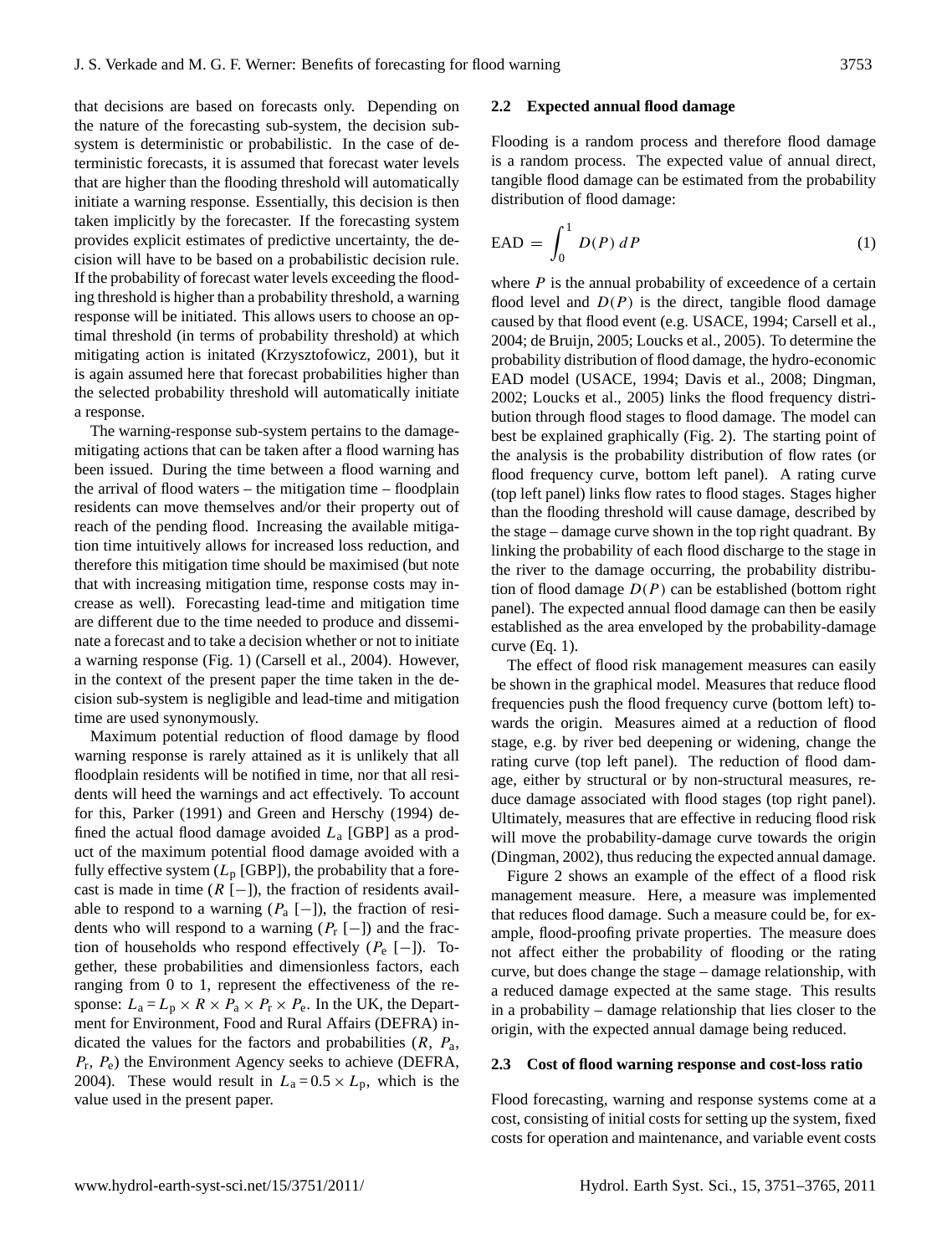

<span id="page-3-0"></span>**Fig. 2.** Schematic representation of the hydro-economic EAD-model. The bottom left panel shows the probability distribution of flow rates. The stage-discharge relationship is shown in the top left panel, and flood damage curve in the top-right quadrant. These three relationships yield the damage-probability curve (bottom right panel). The figure shows how a flood risk management measure affects flood risk, with the ex-ante situation as a solid, and the ex-post as a dotted line.

for flood warning response; the latter are incurred every time a warning is issued. The fixed costs can be included in the EAD analysis by adding these to flood damage, and shifting the stage-damage curve to the right. Strictly speaking, the term "damage" is then incorrect as it also includes the cost of measures. In this paper, it is assumed for simplicity that the fixed costs are included in the event costs. Additionally, the event costs are considered independent of the height of the flood stage. This is considered reasonable as the cost of response is incurred based on a forecast (probability) threshold being exceeded, and therefore independent of the actual height with which the threshold is exceeded. The cost-loss ratio  $r$  in Eq. [\(2\)](#page-3-1) can be used to express the costs of warning response C as a fraction of the avoidable losses  $L_a$ . It is clear that where  $r > 1$  there is no benefit in flood warning response, whilst for a very low C the ratio r approaches 0.

<span id="page-3-1"></span>
$$
r = \frac{C}{L_a}.\tag{2}
$$

#### **2.4 Costs associated with forecasting uncertainty**

#### **2.4.1 Relative economic value**

If a decision to initiate warning and response procedures is solely based on an imperfect forecast, forecasting uncertainty may lead to false alarms and missed events. Both false alarms and missed events are instances of imperfect system performance and adversely impact the potential reduction in flood risk. Combining the hydro-economic EAD model with the theory of Relative Economic Value (e.g. [Murphy,](#page-13-9) [1985;](#page-13-9) [Zhu et al.,](#page-14-1) [2002\)](#page-14-1) offers a convenient way of incorporating the costs associated with forecasting uncertainty in estimates of expected annual damage.

Using the hydro-economic EAD model, flood risk can be estimated for the *No Warning* and for the *Perfect Warning* cases. [Zhu et al.](#page-14-1) [\(2002\)](#page-14-1) define the Relative Economic Value (REV) as a dimensionless factor to scale between these estimates. The maximum value of 1 is assigned to the *Perfect Warning* case, while a warning system that has the same skill as the climatology (here meaning the long-term average frequency of flooding) is assigned 0. Given the low climatological frequency of flood threshold exceedance, this can be considered equivalent to the case with *No Warning* being present. The REV can be calculated based on the skill of the FFWRS.

The performance of a FFWRS can be captured in a twoby-two contingency table that shows forecast/observation pairs for dichotomous events [\(Wilks,](#page-14-2) [2006\)](#page-14-2). In this case, the table shows in how many cases a flood warning was followed by a flood event (Table [1\)](#page-4-0). A contingency table is based on a record of forecasts and events and should be made for every decision rule that is used.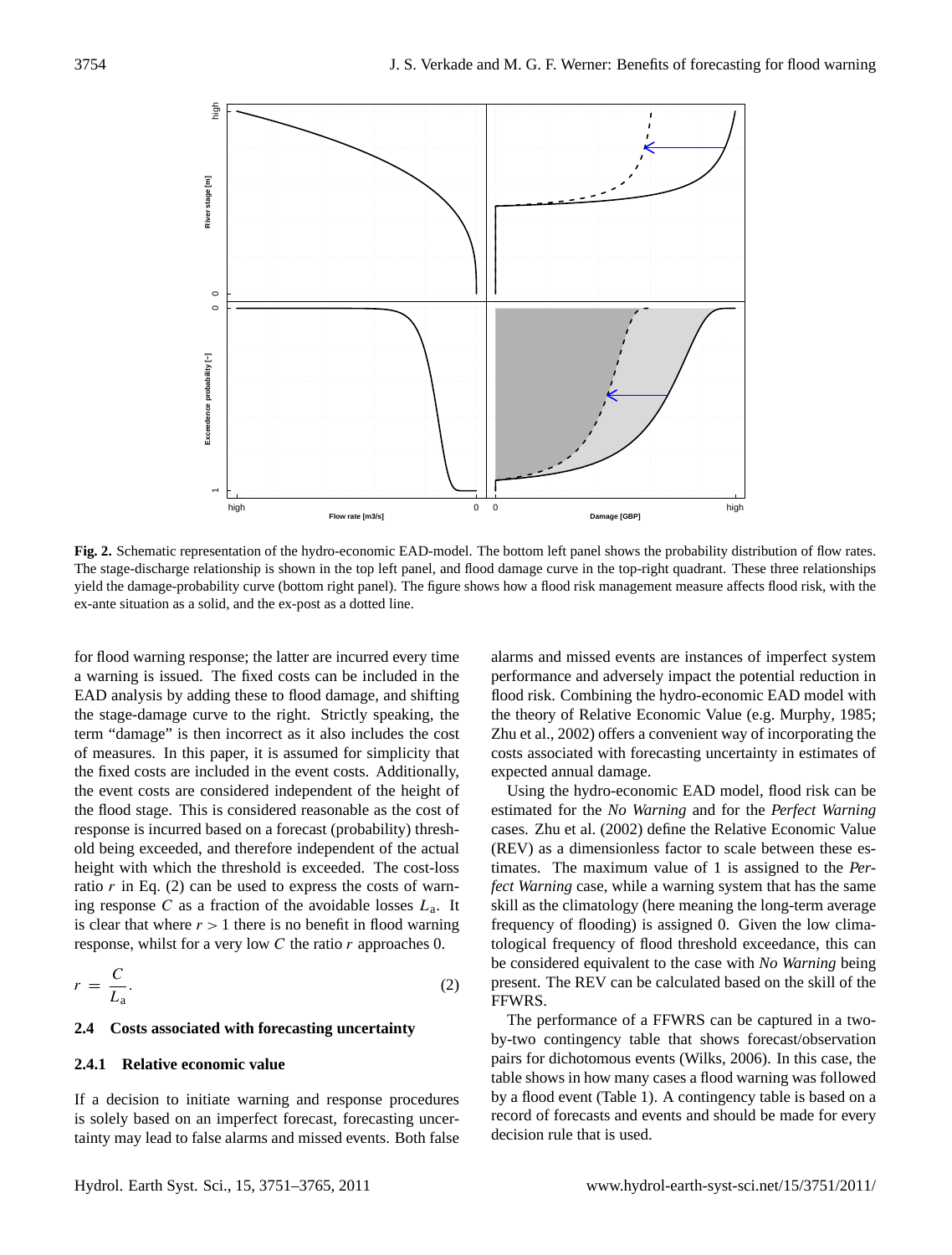<span id="page-4-0"></span>**Table 1.** Contingency table. The consequences of the items listed are in brackets.

|                                      | Event observed                                  | Event NOT observed                                     |         |
|--------------------------------------|-------------------------------------------------|--------------------------------------------------------|---------|
| Warning issued<br>Warning NOT issued | hits $h(C+L_0)$<br>missed events $m(L_a + L_u)$ | false alarms $f(C)$<br>quiets/correct negatives $q(-)$ | w<br>w' |
|                                      |                                                 |                                                        |         |

In the absence of a FFWRS, a user's flood losses will be determined by the climatological frequency of flooding and consist of unmitigated losses, which is the sum of the losses avoided through warning response  $L_a$ , and the losses that cannot be avoided  $L<sub>u</sub>$  for every flood event:

<span id="page-4-1"></span>
$$
EADnowarn = o (La + Lu).
$$
\n(3)

If a FFWRS is based on perfect forecasts, a flood event is always preceded by a warning and flood damage can always be reduced by mitigating action. False alarms and missed events do not occur. The expected damage then consists of the sum of cost for warning response and unavoidable losses for every flood event:

<span id="page-4-2"></span>
$$
EAD_{perfect} = o (C + L_u).
$$
 (4)

The performance of a FFWRS based on imperfect forecasts can be assessed using a contingency table. Missed events result in unmitigated flood losses, which equal the sum of avoidable and unavoidable losses  $L_a + L_u$ . Loss mitigation through warning response can only be achieved at a cost C. In case of false warnings, these are the only costs incurred by a user. A user's expected costs and losses consist of those associated with hits, misses and false alarms:

<span id="page-4-3"></span>EAD<sub>FFWRS</sub> = 
$$
h (C + L_u) + f C + m (L_a + L_u)
$$
  
=  $o L_u + (h + f) C + m L_a.$  (5)

The Relative Economic Value ( $V$  [−]) of an imperfect warning system is defined as the value relative to the benchmark cases of No Warning  $(V = 0)$  and Perfect Forecasts  $(V = 1)$ :

<span id="page-4-4"></span>
$$
V = \frac{\text{EAD}_{\text{nowarn}} - \text{EAD}_{\text{FFWRS}}}{\text{EAD}_{\text{nowarn}} - \text{EAD}_{\text{perfect}}}. \tag{6}
$$

Note that REV can be less than 0 if the cost of false alarms is higher than the benefits attained by the warning system.

Substituting Eqs. [\(3\)](#page-4-1), [\(4\)](#page-4-2) and [\(5\)](#page-4-3) in [\(6\)](#page-4-4), subsequent division by  $L_a$  and substitution of  $C/L_a$  by r (Eq. [2\)](#page-3-1) yields:

<span id="page-4-5"></span>
$$
V = \frac{o L_a - (h + f) C - m L_a}{o L_a - o C}
$$
  
= 
$$
\frac{o - (h + f) r - m}{o - o r} = \frac{o - (h + f) r - m}{o (1 - r)}.
$$
 (7)

This derivation of relative economic value slightly differs from that of, for example, [Zhu et al.](#page-14-1) [\(2002\)](#page-14-1). The difference is in the expected expense in the absence of a warning system. [Zhu et al.](#page-14-1) include an additional decision where, based on a minimisation of cost, a user may decide either to *never*, or to *always* take action. In the latter case, a single warningresponse action is assumed to have an impact that is unlimited in time, leading to an expected expense of  $C + oL_u$ . Including this  $EAD_{\text{nowarn}} = \min[\rho(L_a + L_u), C + oL_u]$  in the analysis would yield relative economic value as a function of min(*o*, *r*) which is discontinuous at  $r = 0$ . In the present application, the climatological frequency of flooding  $\sigma$  approaches 0 and most if not all users' cost-loss ratio  $r$  is greater than o. For that reason, the present derivation may be simplified. It may be noted that flood risk in the "always take action" option may be estimated by using the hydroeconomic EAD-model.

#### **2.4.2 Optimal warning rule**

It is assumed that a decision to issue a warning will only be taken if the expected value of the warning response is less than the expected value of *not* issuing a warning. This yields the optimal warning rule:

$$
C + P \times L_{\mathbf{u}} < P \times (L_{\mathbf{a}} + L_{\mathbf{u}}) \tag{8}
$$
\n
$$
P > \frac{C}{L_{\mathbf{a}}}
$$
\n
$$
P > r
$$

with  $P$  the predicted probability of flooding. Only if a user applies the optimal warning rule to flood event decision making, will the benefits of probability forecasting be fully realised.

## **2.4.3 Combining expected annual damage with relative economic value**

Flood risk in the No Warning and Perfect Forecasts cases can be calculated using the hydro-economic EAD-model. This equally yields EAD<sub>nowarn</sub> and EAD<sub>perfect</sub> respectively. To calculate EAD<sub>FFWRS</sub>, REV is subsequently used to scale between the flood risk of benchmark cases using Eq. [\(6\)](#page-4-4):

<span id="page-4-6"></span>
$$
EAD_{FFWRS} = EAD_{nowarn} - V (EAD_{nowarn} - EAD_{perfect}). (9)
$$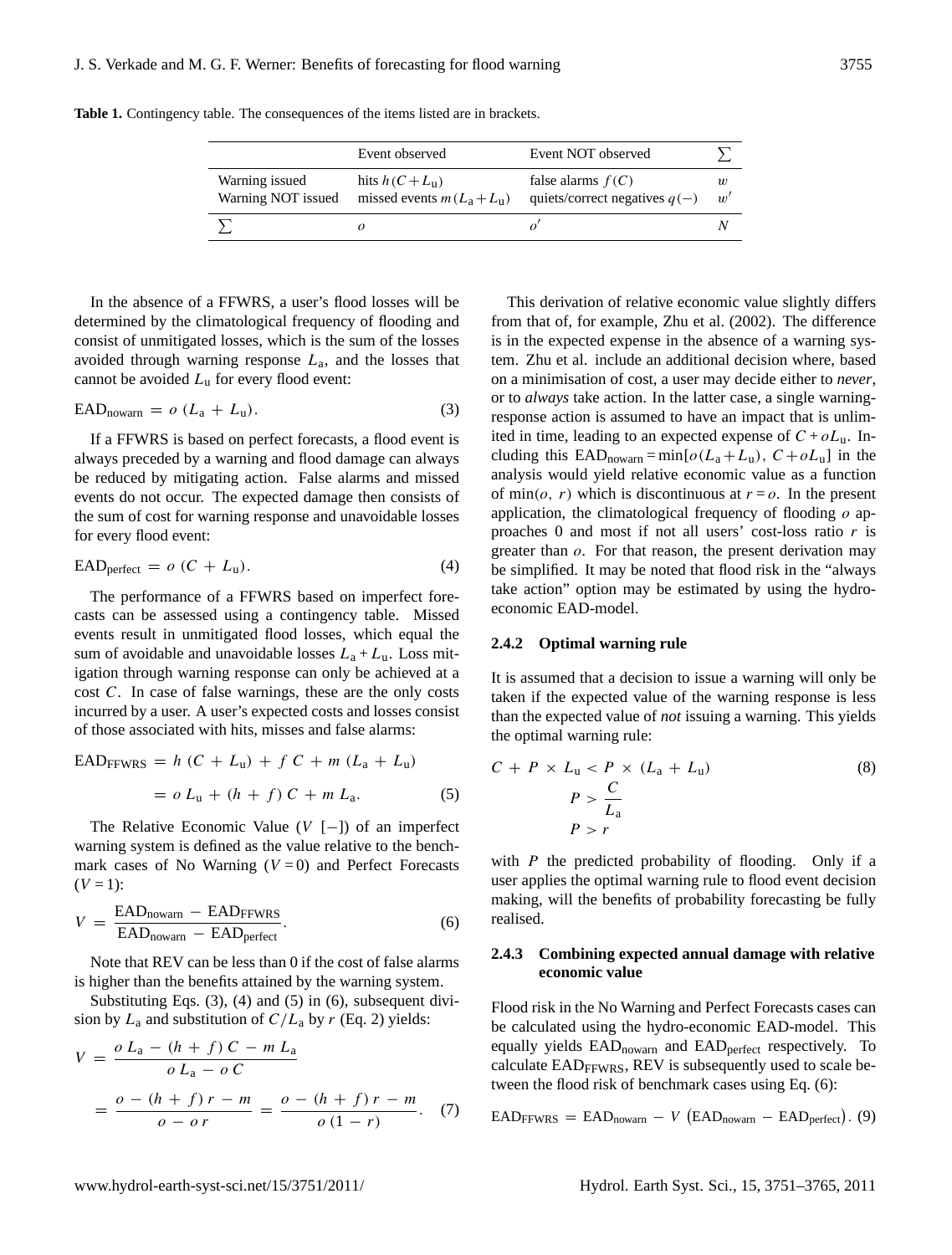In words: the flood risk in case of a warning system being present equals the flood risk in the absence of such a system minus the avoidable risk, which is scaled by the warning system performance. A perfect system (where  $V = 1$ ) brings the full benefits of a warning system  $(EAD<sub>FFWRS</sub> = EAD<sub>perfect</sub>)$ . A system that performs as well as acting on climatological information  $(V = 0)$  does not bring any additional benefits, and is equivalent to no warning system being present:  $EAD<sub>FFWRS</sub> = EAD<sub>nowarn</sub>$ . A system that brings benefits compared to the absence of a warning system  $(0 < V < 1)$  will result in an expected annual damage between that of the benchmark cases:  $EAD_{nowarn} > EAD_{FFWRS} > EAD_{perfect}$ . If the warning system performance is worse than that in the No Warning case  $(V < 0)$ , flood risk will increase to levels higher than that in the No Warning case:  $EAD_{FFWRS} > EAD_{nowarn}$ . In that case, there is no economic rationale for flood warning.

As the potential for loss mitigation increases with increasing lead-time provided by the warning system, flood risk in the presence of a FFWRS is different for different leadtimes: EAD<sub>FFWRS</sub> =  $f(n)$  (where *n* is lead-time). Additionally, Eq. [\(7\)](#page-4-5) shows that relative economic value is expressed as a function of the users' cost-loss ratios:  $V = f(r)$ . Explicitly including these dependencies in Eq. [\(9\)](#page-4-6) gives:

<span id="page-5-0"></span>EAD<sub>FFWRS</sub> 
$$
(n, r)
$$
 = EAD<sub>nowarn</sub> -  $V(r)$   
(EAD<sub>nowarn</sub> - EAD<sub>perfect</sub>  $(n)$ ). (10)

The assumption that was made here is that flood forecasting performance, as expressed by  $V$ , does not depend on the height of the flood wave. This is considered a reasonable assumption because the warning system performance is based on the exceedence of a flooding threshold only, and not on the prediction of the height of the flood wave.

## **2.5 Case study: White Cart Water**

The combination of hydro-economic EAD model with relative economic value is used to estimate flood risk in a small basin in Scotland. The White Cart Water is a river located in the greater Glasgow area and a tributary of the river Clyde. This case study focuses on Overlee gauging station, which is where the White Cart Water enters the city of Glasgow, and the nearby flood warning locations at which flood damage to residential properties has been known to occur. The White Cart Water at Overlee has an upstream area of  $106 \text{ km}^2$ , with an average flow in the order of  $3.5 \text{ m}^3 \text{ s}^{-1}$ . The upper parts of the catchment are mainly rural catchment, while the lower catchment is predominantly urban. The White Cart is a very fast responding catchment, with a time of concentration of approximately 3 h. Flooding frequently occurs in the reaches downstream of Overlee, where the river flows through dense residential areas of southern Glasgow.

To mitigate the adverse consequences of flooding, a flood warning scheme is in place. The forecasting and warning

system [\(Cranston et al.,](#page-13-17) [2007;](#page-13-17) [Werner et al.,](#page-14-3) [2009\)](#page-14-3) is operated by the Scottish Environmental Protection Agency (SEPA). It is a statutory requirement to SEPA to issue flood warnings no less than three hours in advance [\(Werner and Cranston,](#page-14-4) [2009\)](#page-14-4). The operational forecasting system includes one source of forecast precipitation only (radar now/forecasts) which has a maximum lead time of six hours. While this does not allow the at risk community to take extensive mitigating action, some actions can - and indeed are - taken. Empirical evidence suggests that the initial four hour warning period is associated with the greatest savings [\(Parker,](#page-13-2) [1991;](#page-13-2) [Risk Frontiers - NHRC,](#page-13-18) [2002;](#page-13-18) [Carsell et al.,](#page-13-3) [2004\)](#page-13-3).

Flood risk is estimated for four cases. The two benchmark cases – No Warning and Perfect Forecasts – are investigated first. Subsequently, two imperfect FFWRSs are investigated: one in which deterministic forecasts are used and one in which probabilistic forecasts are used.

Re-forecasting analyses were carried out using an off-line version of an existing forecast production system: FEWS Scotland, which is based on the Delft-FEWS shell [\(Werner](#page-14-5) [et al.,](#page-14-5) [2004\)](#page-14-5). Deterministic hydrological forecasts for White Cart at Overlee are produced using a sequence of a PDM rainfall runoff model [\(Moore,](#page-13-19) [1985\)](#page-13-19), a kinematic wave routing model and an ARMA error correction model [\(Moore](#page-13-20) [et al.,](#page-13-20) [1990\)](#page-13-20).

Predictive hydrological uncertainty was estimated using Quantile Regression (QR) [\(Koenker and Bassett Jr,](#page-13-21) [1978;](#page-13-21) [Koenker and Hallock,](#page-13-22) [2001;](#page-13-22) [Koenker,](#page-13-23) [2005;](#page-13-23) [Weerts et al.,](#page-14-6) [2011\)](#page-14-6). QR is a post-processing method that can be used to characterise the relationship between water level forecasts and water level observations in terms of quantiles, or probabilities of (non-) exceedence. The use of a post-processor in near real-time forecasting systems is attractive as the computation time required is limited; in this case, the postprocessor takes less than ten seconds to estimate the predictive distribution.

For the White Cart case study, QR was calibrated using a five year period (1 April 1991 through 31 March 1996), and subsequently validated on a period covering nearly eleven years (1 April 1996 through 20 February 2007). For both calibration and validation periods, records of deterministic water level re-forecasts were constructed using FEWS Scotland. The hydrological model was forced using observed precipitation. While using so-called perfect forcing significantly reduces uncertainty compared to a situation in which precipitation forecasts are used [\(Werner and Cranston,](#page-14-4) [2009\)](#page-14-4), this equally affects both probability forecasts and deterministic forecasts. It does therefore not affect the demonstration of the method presented in this paper.

Deterministic water level forecasts from the calibration period were paired with observations and from these two time series, the quantile regression relationship  $h<sub>\tau</sub> = f(s)$  was determined for all quantiles  $\tau \in (0.01, 0.02, ..., 0.99)$ . For the validation period, a probabilistic re-forecast was established through application of the quantile regression relationship to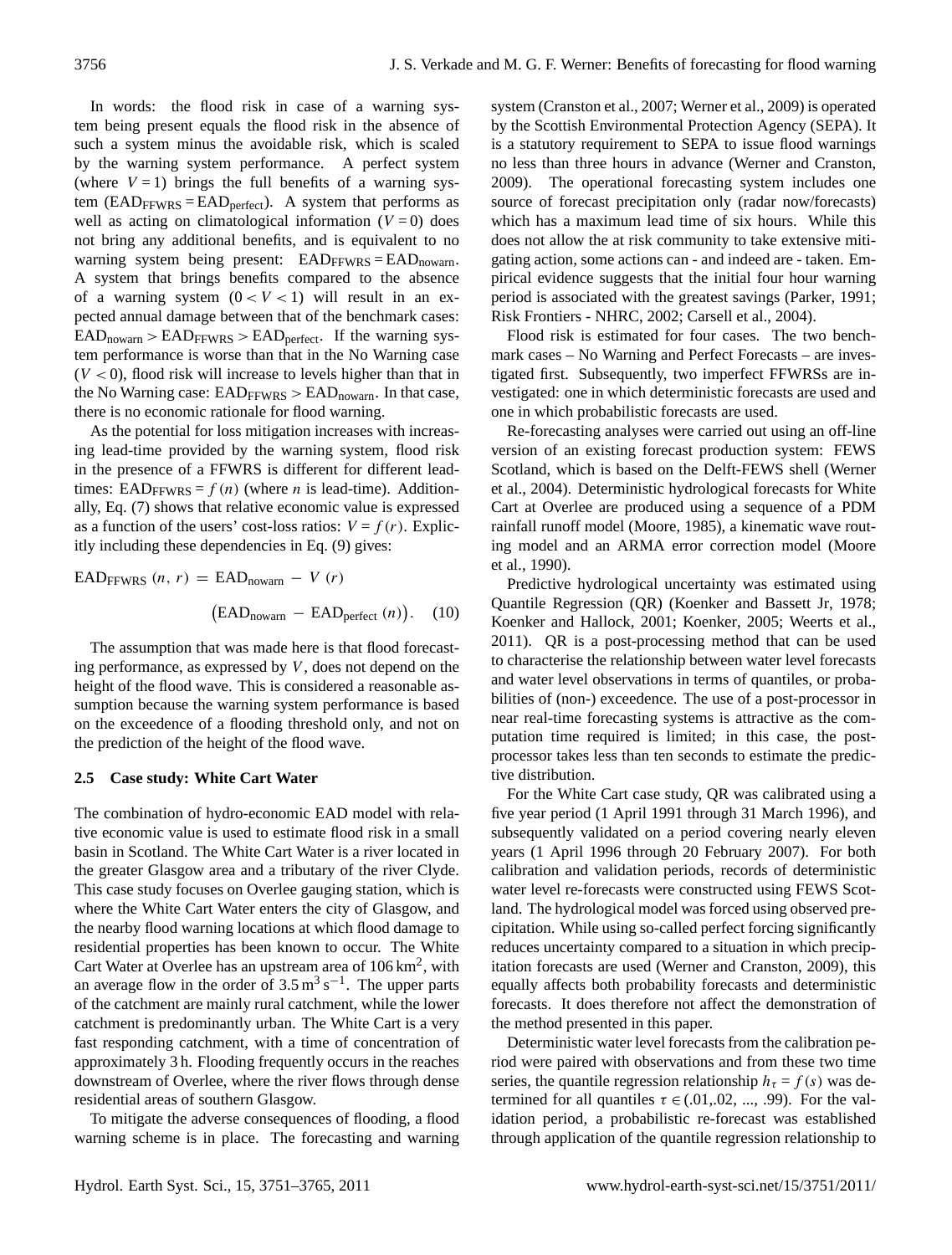

<span id="page-6-1"></span>**Fig. 3.** Sample probability forecast as produced by the research version of the forecast production system FEWS Scotland. Two graphs are shown: a discretised predictive probability distribution of water levels at quantiles  $\tau \in (0.01, 0.05, 10, 0.25, 0.50, 0.75, 0.90, 95, 0.99)$  (top panel) and the probability of exceedence of the flooding threshold (bottom panel). In both graphs, the vertical red line indicates the forecast issue time  $(t_0)$ . In this case, it was forecast that there was a 20% probability of threshold exceedence at  $t_0 + 6$  h. The posterior water level observation (dotted blue line) showed that the threshold was exceeded at this time.

each deterministic forecast to derive water levels corresponding to the 99 quantiles  $\tau \in (0.01, 0.02, ..., 0.99)$ . From this discretised predictive probability distribution, the probability of exceedence of the flooding threshold (local datum  $+1.5$  m) was determined (Fig. [3\)](#page-6-1). This threshold coincides with the water level at which flood damage starts to occur.

#### <span id="page-6-0"></span>**3 Case study results**

#### **3.1 Case 1: no warning**

For Overlee gauging station, an 18-year record of 15-min water level observations and a rating curve were available. Observed water levels were rated and from this record the flood duration curve was established. A stage-damage relation was not available and was established. First, the number of properties affected as a function of flood stage at Overlee was estimated. For simplicity it was assumed that inundation depth is linearly correlated with river stage at Overlee, i.e. that an increase in river stage at Overlee leads to a similar increase in river stage at these properties. The damage to individual properties as a function of inundation depth was determined from [Penning-Rowsell et al.](#page-13-24) [\(2005\)](#page-13-24). Combining the number of properties affected as a result of a level at the Overlee gauging station and the flood damage per individual property yields the flood damage as a function of stage at Overlee. Using the hydro-economic EAD-model, the depthdamage probability distribution was established (black line in Fig [4\)](#page-7-0). From this distribution, the expected annual flood damage can be calculated. In this case, this expected damage  $(EAD<sub>nowarn</sub>)$  amounts to 394 695 GBP  $a<sup>-1</sup>$ .

#### **3.2 Case 2: perfect forecasts**

One of the primary aims of a FFWRS is to reduce flood losses. Flood damage for individual properties can be considered as the sum of damage to building fabric and damage to household inventory. It is assumed that in the White Cart basin, given the relatively short time available for mitigating action, damage to building fabric cannot be avoided and constitutes an unavoidable loss. [Carsell et al.](#page-13-3) [\(2004\)](#page-13-3) investigated which categories of household items may be saved given a certain length of mitigation time. This information was combined with the stage-damage relationships from [Penning-Rowsell et al.](#page-13-24) [\(2005\)](#page-13-24), which is conveniently broken down into similar categories. This allows for estimating new stage-damage curves for single residential properties, conditional on the length of mitigation time available. These can be used to determine new stage-damage curves for the White Cart basin, which are subsequently used to plot the probability-damage curves for the Perfect Forecasts case (Fig. [4\)](#page-7-0). Calculating the area below these curves yields the expected annual flood damage, conditional on the presence of a perfect warning system and given a certain mitigation time. These amounts are listed in Table [2.](#page-7-1) The  $\triangle$  EAD column shows the flood risk reduction (losses avoided) achieved by the (perfect) warning system. The table shows that losses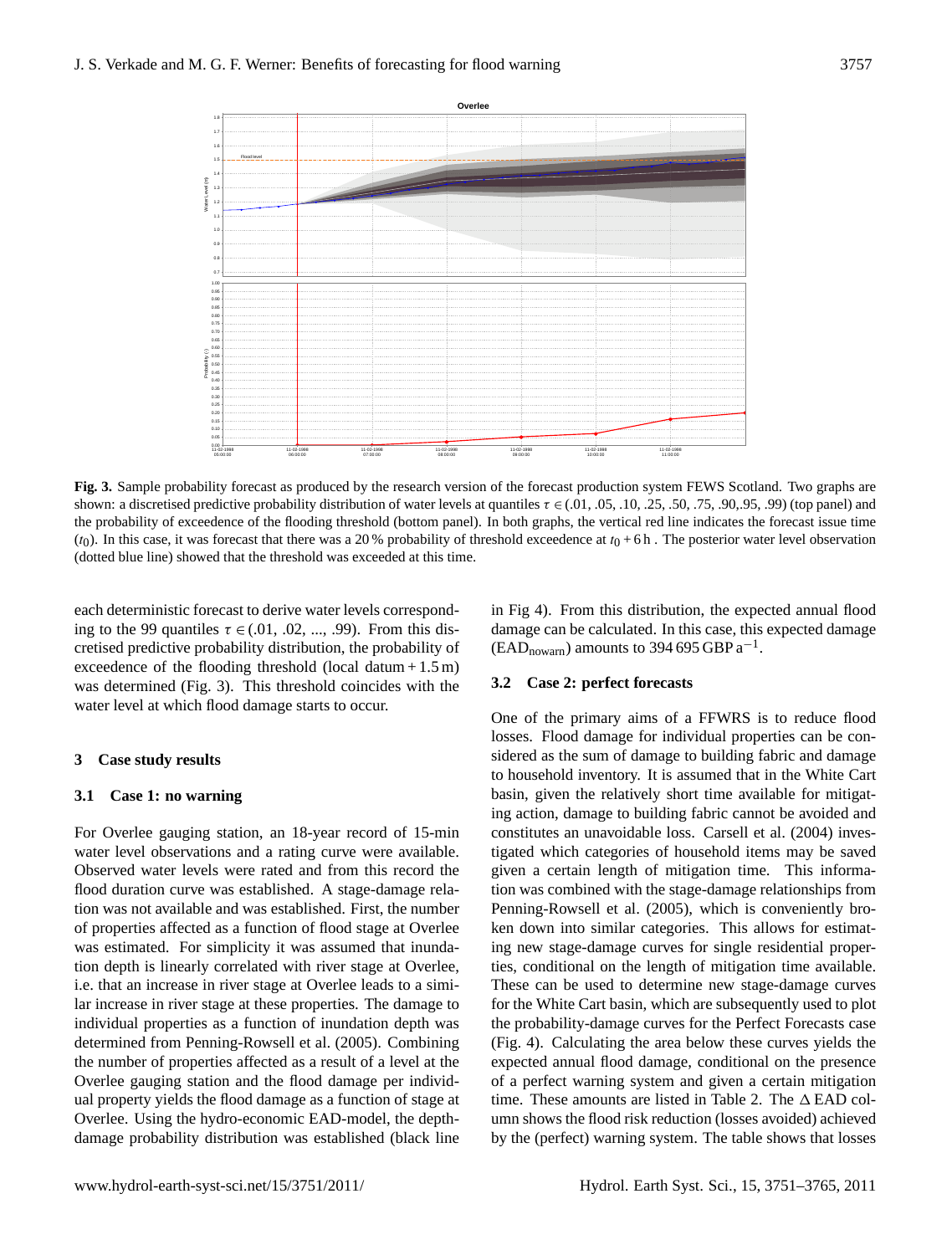

<span id="page-7-0"></span>**Fig. 4.** Hydro-economic EAD model for the No Warning (black) and Perfect Forecasts (grey) cases. Reduced damage as a result of flood warning response results in reduced expected damage; from right to left panels, grey lines show damage curves as a function of increasing mitigation times from 1 to 6h. Resulting flood risk is listed in Table [2.](#page-7-1)

<span id="page-7-1"></span>**Table 2.** Loss reduction in terms of expected annual damage (response costs not included).

| Case              | mitigation<br>time [h] | EAD<br>[GBP] | $\triangle$ EAD<br>[GBP] | $\triangle$ EAD<br>[%] |
|-------------------|------------------------|--------------|--------------------------|------------------------|
| No Warning        |                        | 394 695      |                          |                        |
| Perfect forecasts |                        | 386871       | $-7824$                  | $-2\%$                 |
| Perfect forecasts | 2                      | 384 640      | $-10055$                 | $-3\%$                 |
| Perfect forecasts | 3                      | 384 129      | $-10566$                 | $-3\%$                 |
| Perfect forecasts | 4                      | 359473       | $-35221$                 | $-9%$                  |
| Perfect forecasts | 5                      | 349913       | $-44782$                 | $-11%$                 |
| Perfect forecasts | 6                      | 349913       | $-44782$                 | $-11\%$                |

avoided increase with lead-time as expected, although the relationship is not smooth due to increments in the categories of items being potentially saved at increasing lead-times.

Loss reduction comes at a cost, namely that of flood warning response. In the hydro-economic EAD model, costs can be added to flood damage in the stage – damage relationship (top right quadrant of Fig. [2\)](#page-3-0). This leads to a changed probability – damage relationship, thus yielding new estimates of flood risk which now includes the cost of warning response. Assuming that the response cost may be expressed as a fraction of avoidable losses (Eq. [2\)](#page-3-1), resulting flood risk (original flood risk minus loss reduction plus response costs) may be



<span id="page-7-2"></span>**Fig. 5.** Flood risk in the Perfect Forecasts case, as a function of cost-loss ratio and lead-times. This flood risk includes unavoidable flood damage and the cost of flood warning response.

plotted as a function of  $r$  (Fig. [5\)](#page-7-2). This shows that for users whose costs are negligible (which means that  $r \approx 0$ ), the maximum loss reduction is attained (i.e. that of the Perfect Forecasts case), with an increase of losses avoided as leadtime increases (Eq. [2\)](#page-7-1). Flood risk increases with cost-loss ratio; if the cost of warning response approaches the amount of potential loss reduction  $(r \rightarrow 1)$ , flood risk approaches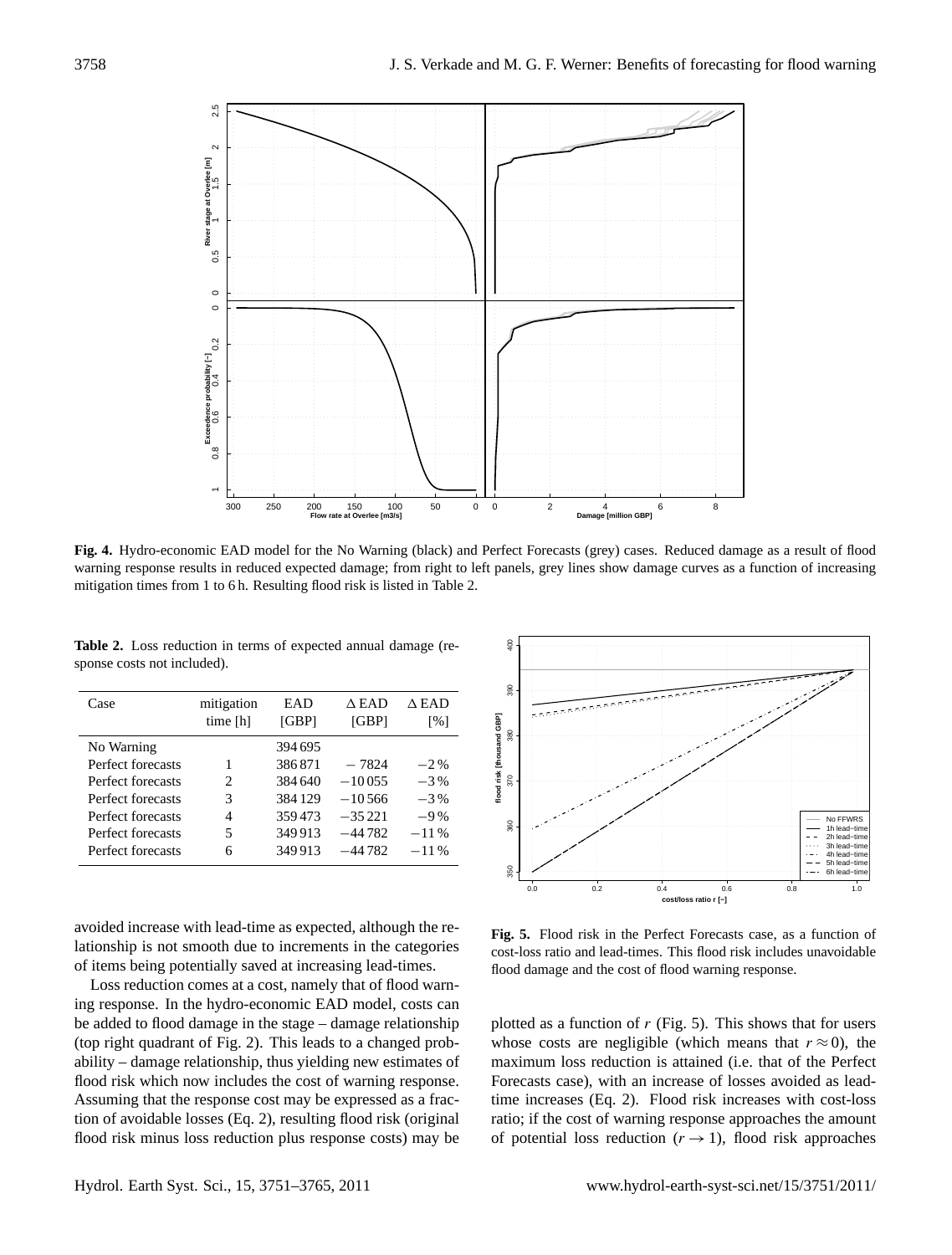

<span id="page-8-0"></span>**Fig. 6.** Relative economic value as a function of cost-loss ratio and lead-time in the Deterministic Forecasts case.

original, No Warning levels. For values of  $r > 1$ , where the cost of response is larger than the losses avoided, the total flood risk would increase when compared to the case of No Warning. This is not considered here as it would then clearly not be rational to employ a flood warning service. Note that lines for 5- and 6-h lead-times coincide as the potential losses avoided are equal.

#### <span id="page-8-2"></span>**3.3 Case 3: deterministic forecasts**

In reality, the forecasting component of a FFWRS is unlikely to be perfect and predictive uncertainty will result in both missed events and false alarms occurring. For White Cart, the frequency of these was determined using the reforecasting analysis. The available record of precipitation observations (April 1996–January 2007) was used to force the hydrological forecasting model for White Cart. Forecasts were produced four times daily with a maximum forecast horizon of 6h and paired with their corresponding observations.

This information was subsequently used to create contingency tables (one for every lead-time, Table [3\)](#page-9-0). This table shows the number of occurrences of hits  $h$ , missed events  $m$ , false alarms  $f$  and quiets  $q$  respectively, adding up to the total number of decisions made  $N$ . This is a high number as the re-forecasting analysis covered almost 11 years with a re-forecast being produced four times daily. While this reforecasting frequency seems high, it still causes some sampling issues, as shown by the performance of the 3-h leadtime re-forecasts versus that of the 5-h lead-time re-forecasts: the latter has a better ratio of hits to false alarms than the former.

The information from the contingency tables was used to determine REV as a function of cost-loss ratio and lead-time (Fig. [6\)](#page-8-0). The figure shows that REV for the 1-h forecasts is unaffected by false alarms as none were observed in the



<span id="page-8-1"></span>**Fig. 7.** Flood risk as a function of cost-loss ratio and lead-time in the Deterministic Forecasts case.

re-forecasting period at this short lead-time. This results in the REV being independent of the cost-loss ratio. As there were misses at these short lead-times, the REV is lower than that of the perfect forecast. Longer lead-times all show declining REV with increasing cost-loss ratios. This is due to false alarms which become increasingly expensive with increasing values of  $r$ . It can now be seen that the REV for forecasts at 5- and 6-h lead-time no longer coincide – as the uncertainty increases with lead-time, resulting in an increasing number of false alarms and misses.

Flood risk in the present case can be calculated by scaling the flood risk estimates from benchmark cases No Warning and Perfect Forecasts with REV, using Eq. [\(10\)](#page-5-0). This gives EADFFWRS as a function of lead-time and of cost-loss ratio. Flood risks for the Deterministic Forecasting case for all lead-times and all users are shown in Fig. [7.](#page-8-1) The figure also shows the original flood risk (i.e. from the No Warning case). It can be seen that for users with a cost-loss ratio  $0 \le r \le .8$ , issuing warnings with 5-h lead-time leads to the lowest flood risk. Users with higher cost-loss ratios benefit most from warnings based on a 1-h lead-time. For these users, false alarms are costly and minimising forecasting uncertainty yields more benefits than a longer mitigation time.

For all lead-times larger than 1 h, the resulting flood risk increases beyond that of the case using No Warning for the higher values of  $r$ . This is again attributed to the increasing expense of false warning-response. At 6-h lead-times a much higher residual flood risk is found than at the 5-h lead-times, meaning that considering 6-h lead-time forecasts in making a decision to initiate a warning response is detrimental for values of  $r \gtrsim 0.75$ . Clearly this is a result of the lack of additional potential of avoiding losses at this increased lead-time (Table [2\)](#page-7-1), combined with the occurrence of fewer hits and more misses and false alarms.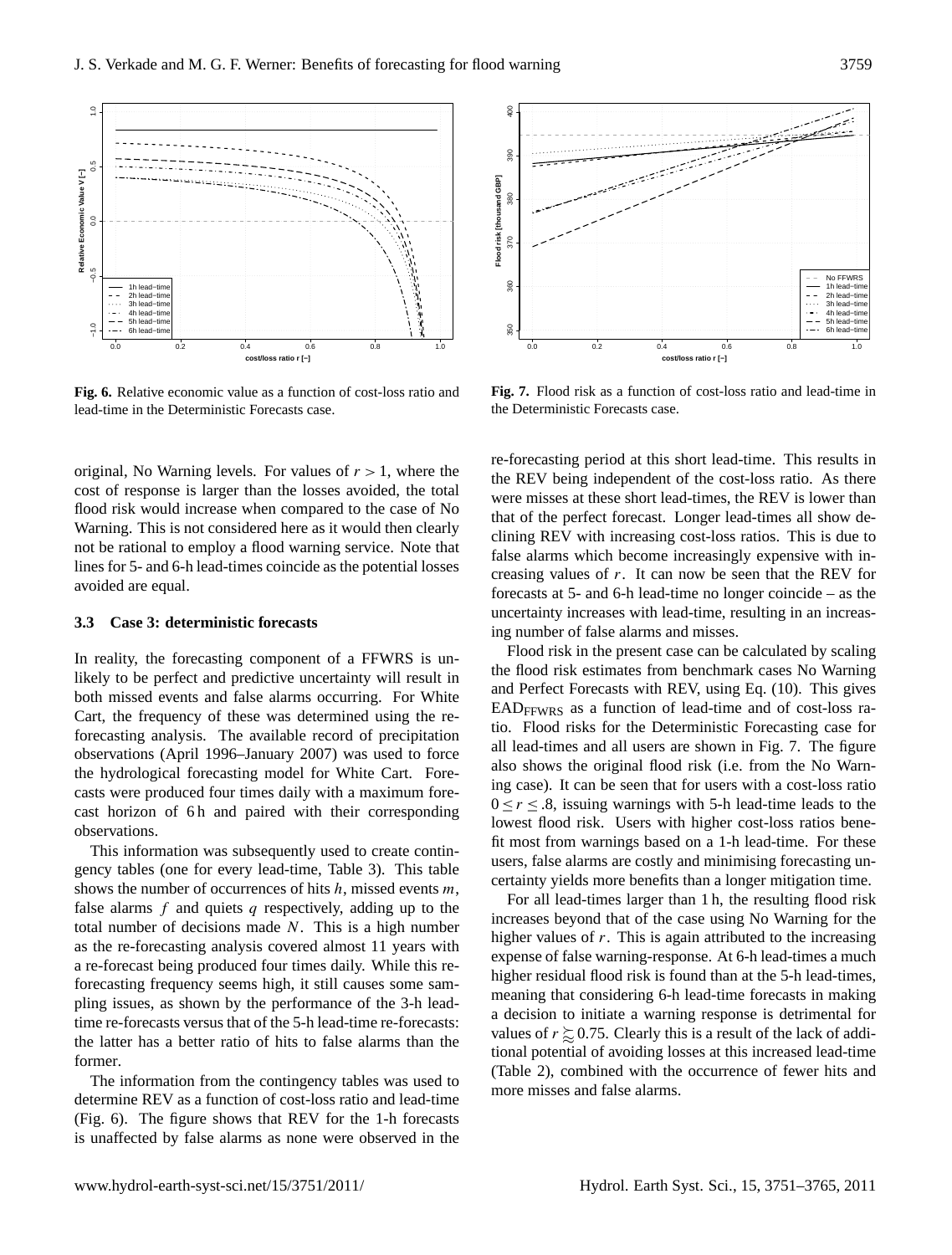lead-time  $h$  m  $f$  q N [h] [−] [−] [−] [−] [−] 1 10 2 0 15 860 15 872 2 10 4 2 15 856 15 872<br>3 6 9 2 15 855 15 872 3 6 9 2 15 855 15 872 4 7 7 2 15 856 15 872 5 8 6 2 15 856 15 872 6 6 9 3 15 854 15 872

<span id="page-9-0"></span>**Table 3.** Performance of the FFWRS based on deterministic fore-

casts, expressed in the elements of a contingency table.



<span id="page-9-1"></span>**Fig. 8.** Relative economic value as a function of cost-loss ratio for decisions based on probabilistic forecasts with a 3-h lead-time. The grey lines correspond to the values of V for each of the decision rules  $P \ge 0, 0.1, 0.2, \dots, 1$  (from top to bottom panels). The black line is the envelope of these curves.

#### **3.4 Case 4: probabilistic forecasts**

For the forecasting sub-system based on probabilistic forecasts, users may choose their own decision rule. This means that they may either raise or lower the probability threshold at which a decision whether or not to initiate a warning response is taken. While probabilistic forecasting and associated decision rules do not affect flood losses that can be avoided at different lead-times, it does affect probabilities of detection and false alarm rates and therefore allows the user to optimise residual flood risk by tuning the costs associated with forecasting uncertainty.

In this case, a hindcast was made using the hydrological model and the QR post-processor. The same hindcasting period and forecasting frequencies as in the Deterministic Forecasts case (Sect. [3.3\)](#page-8-2) were used. For every forecast, the probability of exceeding the flooding threshold was determined, and these were paired with the observed threshold exceedences. From these pairs of forecasts and observations, for every decision rule, the number of resulting hits, misses,



<span id="page-9-2"></span>**Fig. 9.** Flood risk as a function of cost-loss ratio for decisions based on probabilistic forecasts with a 3-h lead-time. The grey lines correspond to the values of flood risk for each of the decision rules  $P \ge 0, 0.1, 0.2, \dots, 1$  (from bottom upwards panels). The black line is the envelope of these curves.

false alarms and quiets was determined. Table 4 shows these numbers for forecasts with a 3-h leadtime. For the decision rule "warn if forecasted event probability is equal to or higher than  $0\%$ " - i.e. always issue a warning – the number of hits is equal to the number of observed events  $(h = 0 = 15)$  with the number of false alarms being equal to the number of forecasts made, minus the number of hits ( $f = N - h = 15857$ ). At the other extreme, the decision rule "warn if forecasted event probability equals 100 %" results in zero hits, zero false alarms and all events missed.

These in turn were used to determine REV as a function of cost-loss ratio and lead-time. Figure [8](#page-9-1) shows the REV for forecast with a lead-time of 3 h. Note that the figure shows multiple REV-curves; one for every decision rule, where probability of flooding exceeds 0, .1, .2, ..., .9, and 1. The upper enveloping curve is printed in black, showing the optimal decision rule as a function of the cost-loss ratio  $r$ . It is assumed that every user will optimises the REV by choosing the decision rule coinciding with their own cost-loss ratio. The procedure to calculate flood risk is identical to that used in the previous case. Figure [9](#page-9-2) shows the resulting flood risk. For higher values of  $r$ , the increasing cost of response to false alarms reduce the benefit of flood warning, ultimately resulting in a higher residual flood risk than in the No Warning case. The increasing number of false alarms for decision rules with decreasing thresholds compounds this effect. The decision rule with a probability threshold of 1 converges to the same residual risk as for the No Warning case for all  $r$ , with the added cost of operating the (useless) FFWRS.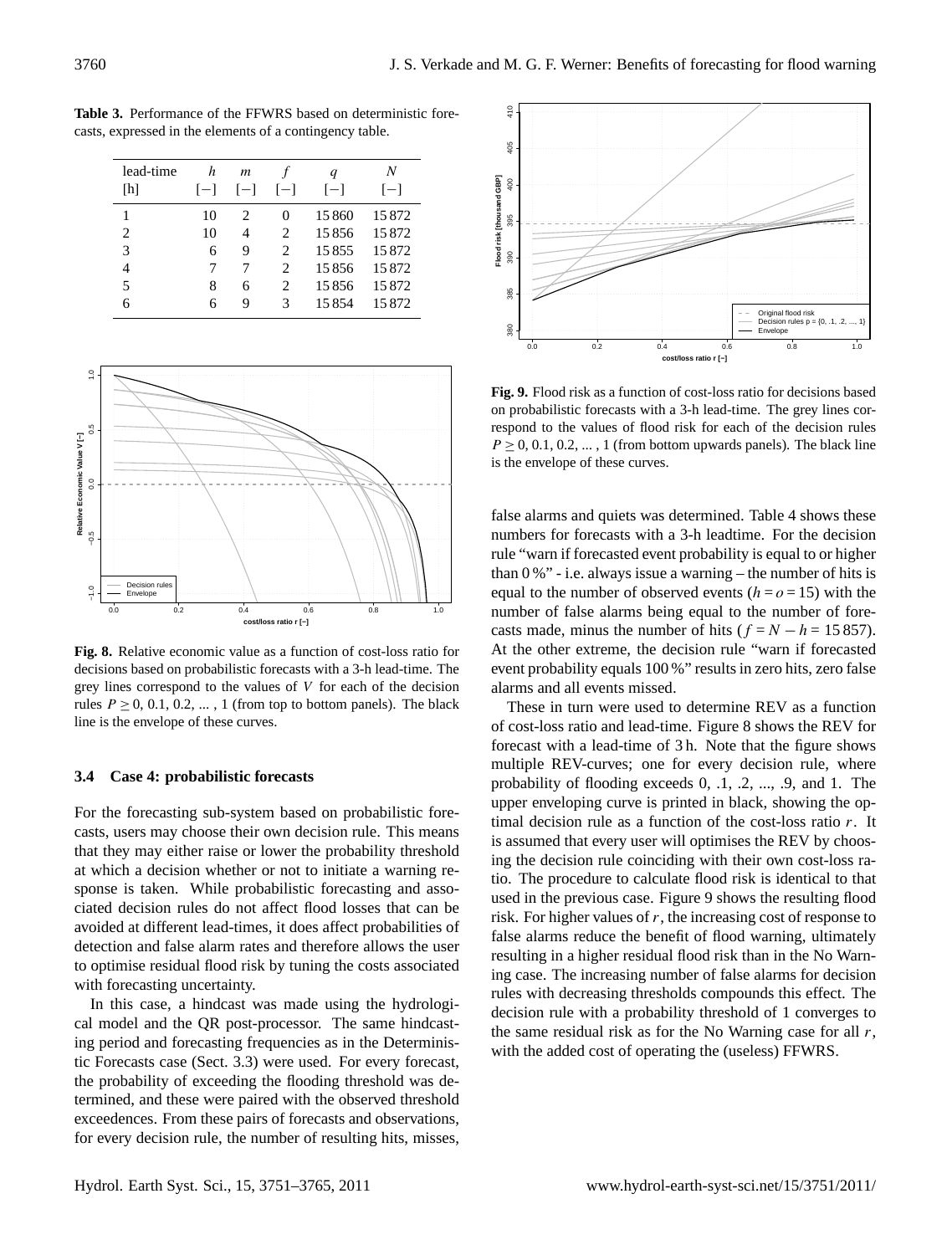

<span id="page-10-0"></span>**Fig. 10.** Flood risk as a function of cost-loss ratio, for all lead-times and all cases.

**Table 4.** Performance of a warning system based on probabilistic forecasts, expressed in the elements of a contingency table. This table pertains to decisions based on forecasts with a 3-h lead-time.

| threshold | h     | m     | f     | q        | N     |
|-----------|-------|-------|-------|----------|-------|
| $[-]$     | $ - $ | $[-]$ | $ - $ | $ - $    | $[-]$ |
| 0         | 15    | 0     | 15857 | $\theta$ | 15872 |
| 0.1       | 15    | 0     | 17    | 15840    | 15872 |
| 0.2       | 13    | 2     | 7     | 15850    | 15872 |
| 0.3       | 13    | 2     | 6     | 15851    | 15872 |
| 0.4       | 11    | 4     | 5     | 15852    | 15872 |
| 0.5       | 11    | 4     | 5     | 15852    | 15872 |
| 0.6       | 8     | 7     | 2     | 15855    | 15872 |
| 0.7       | 6     | 9     | 2     | 15855    | 15872 |
| 0.8       | 3     | 12    | 1     | 15856    | 15872 |
| 0.9       | 3     | 12    | 1     | 15856    | 15872 |
| 1         | 0     | 15    | 0     | 15857    | 15872 |

#### **3.5 Summary of results**

The flood risk estimates for different scenarios are summarised in Fig. [10.](#page-10-0) The figure contains six plots, one for each lead-time considered. All plots show results from the four cases investigated. The No Warning case results in flood risk values that are independent of either lead-time or forecasting uncertainty and therefore constant for all users. In case of a perfect FFWRS, increased lead-time results in increased loss mitigation and decreasing flood risk. Maximum loss mitigation, i.e. minimum flood risk, is attained for those users whose actions come at little or no cost  $(r \approx 0)$ . For all other users, the costs of mitigating action increases flood risk. If the cost of flood response equals the mitigated losses  $(r \rightarrow 1)$ , flood risk is equal to that in the No Warning situation.

Results of the imperfect FFWRS cases show that there is a trade-off between the benefits of loss mitigation and the costs associated with forecasting uncertainty. Both increase with lead-time, while that benefit decreases with increasing costloss ratio. In all cases, the envelope curve of the probabilistic forecasts results in a lower residual risk than for the deterministic forecast, irrespective of the lead-time and cost-loss ratio of the user. As the cost-loss ratio approaches zero, the probabilistic forecast converges to the perfect forecast system. This is in a sense meaningless, as the low cost of response results in probability thresholds being set to zero so that the response decision is positive for every forecast made. This artefact disappears with increasing response costs. For users with high cost-loss ratios, the costs associated with forecasting uncertainty can be so high that the resulting flood risk is higher than it would be if no system were in place. It is interesting to note that the cost-loss ratio at which this occurs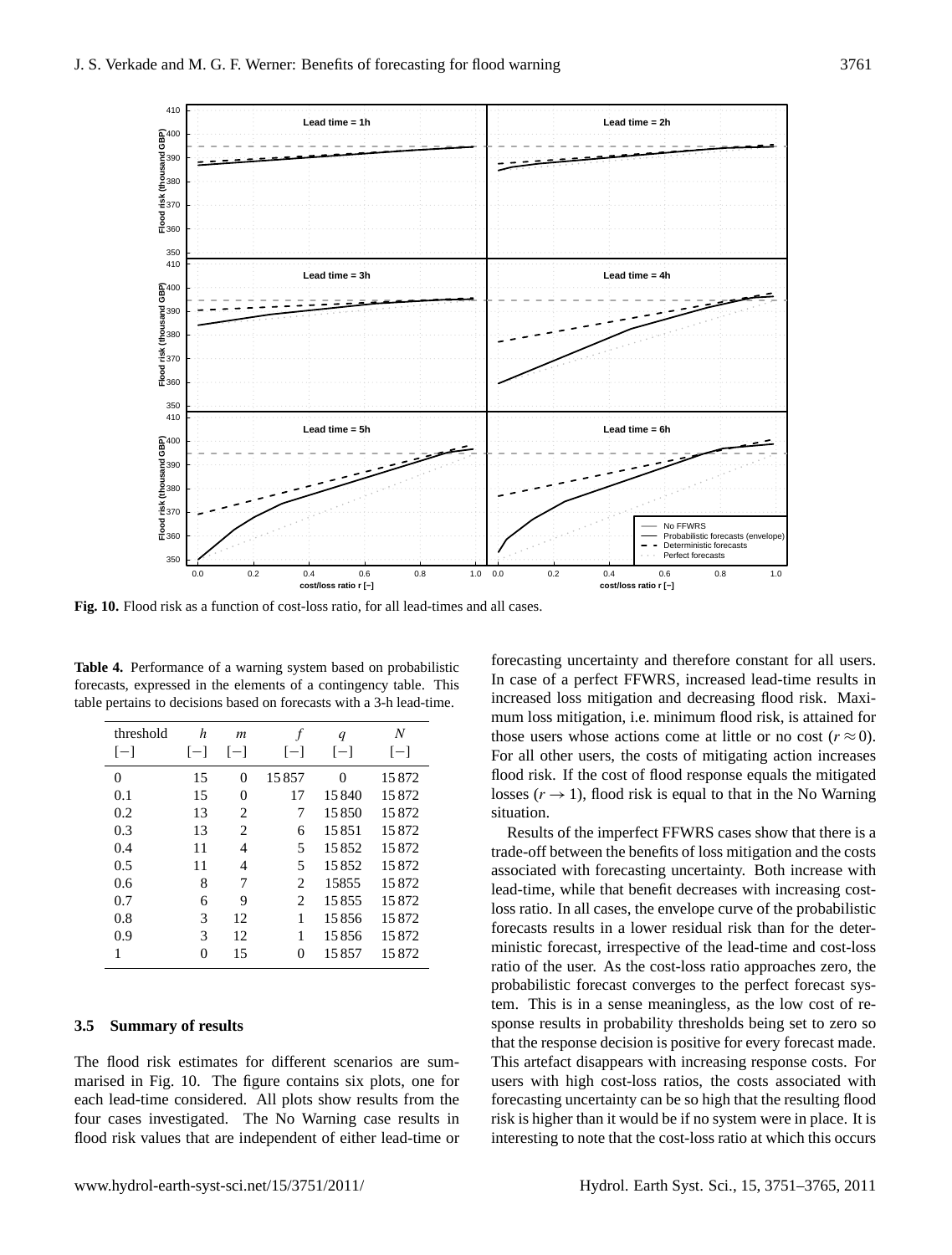is very similar for both the probabilistic and deterministic forecasting sub-system.

# <span id="page-11-0"></span>**4 Discussion**

# **4.1 Probabilistic versus deterministic forecasting**

The method presented allows for estimating the costs of forecasting uncertainty given different decision rules. Thus, deterministic forecasts and associated decision rules can be compared with probabilistic forecasts and decisions. The analysis shows that when optimising on long-term flood risk, probabilistic forecasts yield higher flood risk reductions than deterministic forecasts. This is due to the fact that a user can choose a probabilistic decision rule that is befitting of the user's cost-loss ratio, thus optimising on expected costs and benefits. In the case of deterministic forecast, this is not possible due to the absence of uncertainty information and therefore a lack of information for risk-based decision-making.

In the application of the method to the White Cart, *observed* precipitation was used in the forecast re-analysis period. Forecast uncertainty was estimated through Quantile Regression, with the regressions derived based on the deterministic model performance using these data. There is interdependency between the two types of forecasts: the uncertainties in the deterministic forecasts are made explicit in the probabilistic forecast. The main difference, of course, is that these uncertainties remain "hidden" in the case of single value forecasting, thus preventing risk-based decision making.

If the technique for producing probability forecasts would depend on the use of different forcing data than that used for producing deterministic forecasts, this interdependency could well be different. It is not uncommon, for example, for flood forecasting agencies to use a high-resolution deterministic meteorological forecast for a deterministic forecast, and a meteorological ensemble product of lesser resolution for a probability forecast. In that case, the uncertainties could be different and the relative performance of the two cases could be different also.

# **4.2 Limitations and assumptions**

The hydro-economic EAD model and the theory of Relative Economic Value are tools that value systems in terms of direct, tangible damage only. Indirect and/or intangible flood damage is not included in the flood risk estimates, nor in the estimates of cost-loss ratios. Notably, there may be a wish to estimate the number of flood casualties and the reduction thereof by flood risk management measures (e.g. [Molinari,](#page-13-25) [2011\)](#page-13-25). Possibly, the model can be adapted to include casualties and other types of flood damage but in the present paper, no attempt to do that has been made as it was deemed to be outside of its scope.

Another limitation to the hydro-economic EAD model is the assumption that direct, tangible flood damage can be estimated as a function of flood depth only. This omits other important determinants such as flow velocity, flood duration and flood water quality. [Merz et al.](#page-13-0) [\(2010\)](#page-13-0) suggest that flood depth is the most important indicator of flood damage, as is considered here. [Penning-Rowsell et al.](#page-13-24) (cited in [Mess](#page-13-26)[ner et al.,](#page-13-26) [2007\)](#page-13-26) propose a simple method to include additional parameters such as duration of flooding by increasing the damage at a given depth. Other factors can equally be incorporated to create a "compound" depth-damage curve.

In this paper, it was assumed that decisions are based on forecasts only. In reality, forecasters will add an important element to the forecast model output: expert judgement. Very likely, this expert judgement will introduce a probabilistic element to deterministic model outputs. Forecasters will only issue a warning if they think there is a high probability of flooding. In that sense, the deterministic system that is assessed in this paper is a stereotype that may not be easily found in reality.

Flood warning systems introduce costs, including initial costs for designing and implementing a system, recurring costs for operation and maintenance, and variable per-event costs. The approach that is presented in this paper assumes that these costs can all be included in the per-event costs. Alternative attributions of costs may exist though. Possibly, these alternative methods can be included in the method. For example, recurring costs may be included in flood risk estimates by shifting the stage – damage curve to the right. Initial costs can then be included in annually recurring costs. This is in line with best practices on depreciation of assets, where the investment in the warning system is allocated to its expected useful life.

In calculating the benefits of the provision of warning, it would seem that the reduction of losses in this case are modest. These have been derived using only a rough estimate of damage to inundation in the flood warning area downstream of Overlee, and a more complete flood risk assessment would be required to provide more reliable figures. When considering the possible benefits of flood warning, it is important to consider the economy of scale. Operational costs for forecasting are incurred in FEWS Scotland at the national level [\(Werner et al.,](#page-14-3) [2009\)](#page-14-3), which provides warnings across Scotland. Whilst the costs of modelling increase with every warning scheme considered, it is clear that many costs are shared – thus increasing the relative benefit of flood warning.

# **4.3 Possible implications for policymakers**

The present study shows that FFWRS that are based on probabilistic forecasting bring higher benefits than FFWRS that are based on deterministic forecasting. These benefits can only be realised, of course, if forecasting authorities include probability forecasting in their standard operating procedures. In England and Wales, such a move was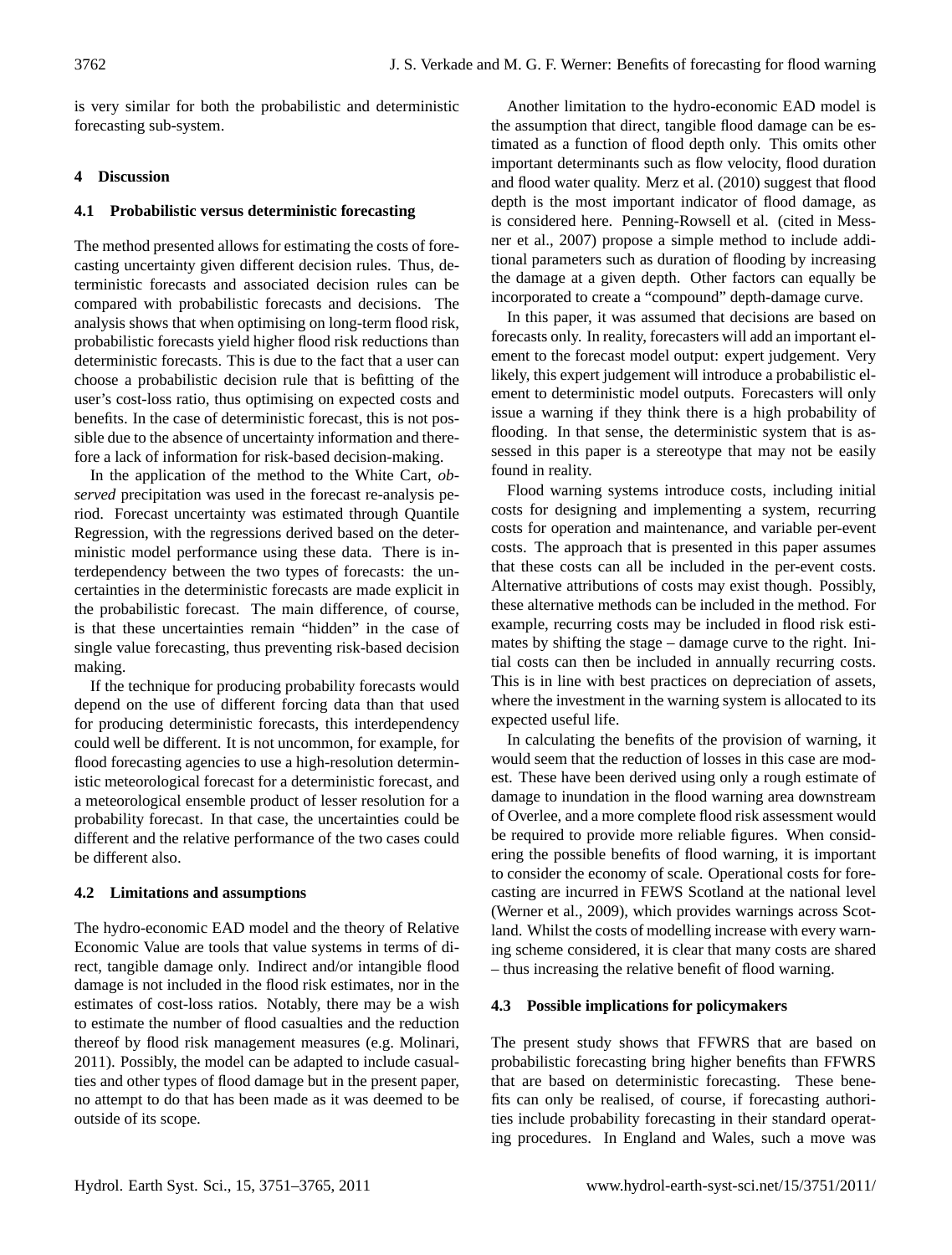recently suggested by [Pitt](#page-13-27) [\(2008\)](#page-13-27). However, the Pitt Review also suggested that "*... the Met Office and the Environment Agency should produce an assessment of the options for issuing warnings against a lower threshold of probability*". The present study, however, shows that this may not be a good option for *all* forecast users.

Probabilistic forecasting allows for a decision maker to choose a decision rule in terms of the required minimum probability of threshold exceedence. This assumes that the user is capable of optimal decision making in the presence of uncertainty, but also that the cost-loss ratio is known. Especially the latter is not trivial and may be subject to considerable uncertainties. Also, a user's cost loss ratio may change over time and may depend on flood stage and lead-time.

The benefits of FFWRSs depend to a high degree on system efficiency, which consists of a number of factors pertaining to other elements of a FFWRS than its forecasting component. Here, it was assumed that damage mitigation is half of the potential damage mitigation  $(L_a = .5 L_p)$ . Note that this affects all "with warning" cases equally. Increasing system efficiency is outside of the scope of the present paper but currently the topic of scientific research (e.g. [Parker](#page-13-4) [et al.,](#page-13-4) [2008;](#page-13-4) [Molinari and Handmer,](#page-13-5) [2011\)](#page-13-5).

The benefits of probabilistic forecasting can only be attained if forecast users apply optimal decision rules, i.e. if they are able to *manage* predictive hydrological uncertainty. This may pose substantial requirements to decision makers. Possibly, they will have to be trained in decision making. Also, it is likely that a shift to probabilistic forecasting will require forecasting procedures to be adjusted.

The approach that was presented may help a decision maker in prioritising available flood risk management measures. The present paper shows that these may include measures aimed at reducing either the cost of warning response, at increasing the potential loss reduction, or both. For example, increasing the potential loss reduction may be achieved by increasing the efficiency of flood warning (Sect. [2.1\)](#page-1-1) through awareness raising or flood response exercises. The flood risk analysis now allows for these non-structural measures to be compared with structural engineering measures.

#### **4.4 Open questions and future research**

Probabilistic forecasts used in the present study have not been evaluated in terms of reliability or sharpness. Whereas here, the envelope of multiple probabilistic forecasting risk curves was used, it was not checked whether these coincide with optimal decision rules. Should the probability forecasts show poor calibration, this may not be the case. Additionally, while it is known that the value of a FFWRS does not always increase with forecasting accuracy [\(Murphy and Ehrendor](#page-13-28)[fer,](#page-13-28) [1987\)](#page-13-28), it is assumed that the value will increase with increasing sharpness. It would be worthwhile to have a clearer idea of what qualities of a forecast need to be improved for maximisation of value.

The benefits of probability forecasting stem from the possibility of tuning a decision rule so that an optimal balance between forecasting lead-time and forecasting uncertainty is attained. This is assumed not be the case in deterministic forecasting as only a single decision rule is deemed possible. Theoretically however, this assumption may be relaxed and warnings may be issued against a single value threshold different from the flood level. This calibration of deterministic warnings may bring identical benefits.

In reality, FFWRS rarely use a single threshold only. Often, a phased warning and response approach is used. These phases may range from an increase in forecasting frequency to evacuation of floodplain residents. In principle, a phased approach will also benefit from a move to probabilistic forecasting.

## <span id="page-12-0"></span>**5 Conclusions**

A method for estimating the benefits of flood forecasting and warning, and comparing this against the benefit of other flood risk reduction measures is presented. The method is based on the established hydro-economic expected annual damage (EAD) model. This model is extended with the concept of Relative Economic Value (REV), which is a metric for verifying probability forecasts in terms of economic benefits relative to scenarios where a forecasting system is either absent, or perfect. This allows the cost of predictive uncertainty in estimating the benefit of an uncertain (or imperfect) flood warning to be considered. The method allows for comparing the benefits of warning systems relying on deterministic, single value forecasts with those using probability forecasts. In addition, the method may be used to estimate flood risk reduction through *improving* flood forecasts, e.g. by using more reliable forcings, better models, improved model parametrisation and/or data assimilation.

In the probabilistic case, the probability threshold at which a response is initiated can additionally be optimally chosen as a function of the cost-loss ratio of the forecast user. As uncertainty can be expected to increase with lead time, the method allows an optimal forecast lead-time to be determined, based on the minimisation of long-term flood risk

The method is applied in a case study to the White Cart Water, a small catchment on the outskirts of Glasgow, Scotland. In this case study it is shown that:

- **–** Using probability forecasts (in combination with the optimal warning rule) results in lower values of residual flood risk when compared to using deterministic, single value forecasts. This is noted throughout different lead times and cost-loss ratios of the user of the forecast.
- **–** The optimal lead-time for warning is not necessarily equal to the longest lead-time that can be provided by the forecasting system, but that it is a function of the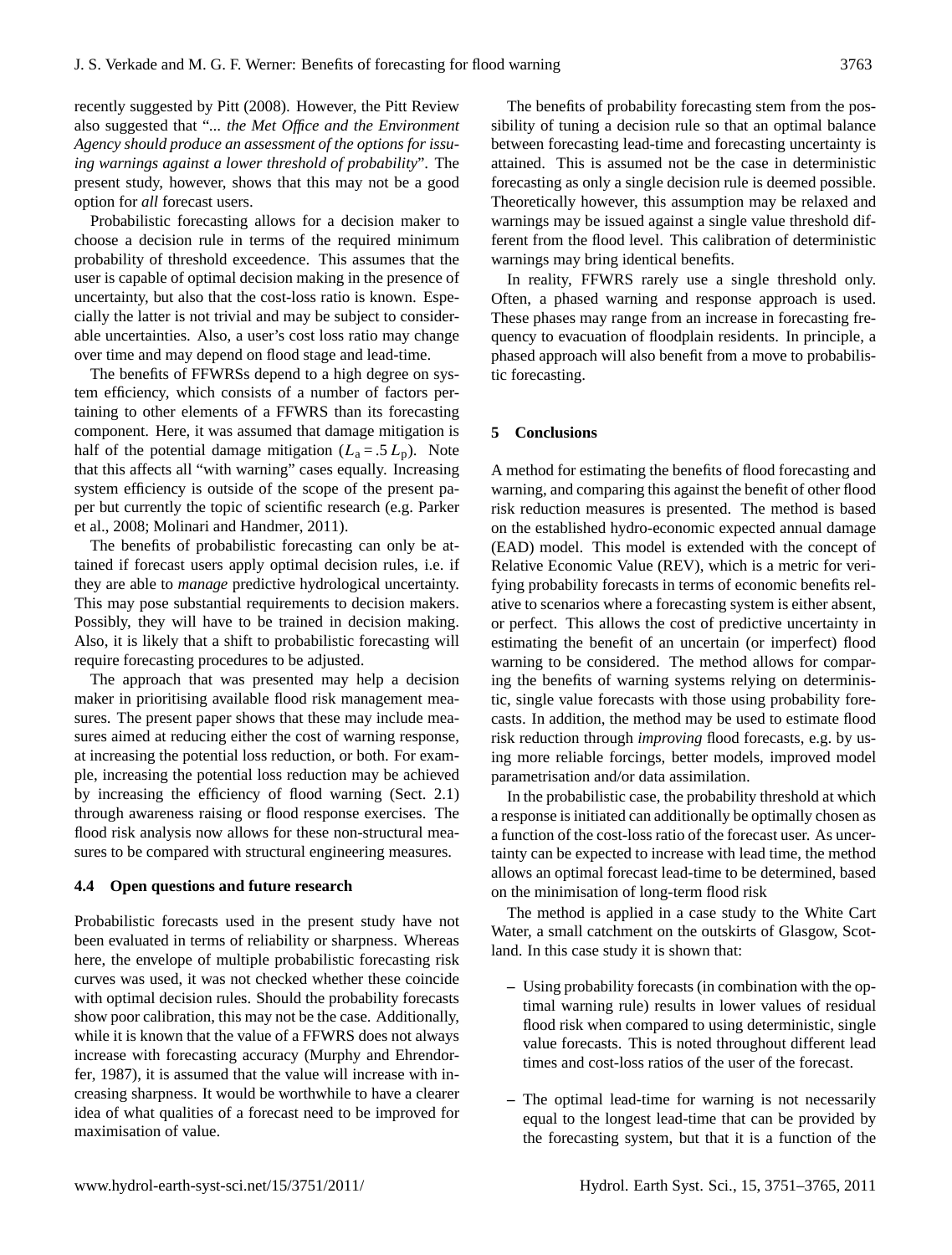cost-loss ratio of the user of the forecast, as well as the uncertainty of the forecast.

*Acknowledgements.* The authors would like to acknowledge Michael Cranston at the Scottish Environment Protection Agency, who allowed water level data and hydrological models of the White Cart Water to be used for this study. Also, the authors would like to acknowledge the Flood Control 2015 programme for part funding the research presented in this paper. Finally, we are especially grateful to Nathalie Voisin at Pacific Northwest National Laboratory and to one anonymous referee for their referee comments, to Daniela Molinari at Politecnico di Milano for her suggestions given during the Open Discussion and to Yuqiong Liu at the National Aeronautics and Space Administration for editing this paper.

Edited by: Y. Liu

## **References**

- <span id="page-13-3"></span>Carsell, K. M., Pingel, N. D., and Ford, D. T.: Quantifying the benefit of a flood warning system, Nat. Hazards Rev., 5, 131, 2004.
- Cloke, H. and Pappenberger, F.: Ensemble flood forecasting: a review, J. Hydrol., 375, 613–626, 2009.
- <span id="page-13-17"></span>Cranston, M., Werner, M., Janssen, A., Hollebrandse, F., Lardet, P., Oxbrow, J., and Piedra, M.: Flood Early Warning System (FEWS) Scotland: An example of real time system and forecasting model development and delivery best practice, in: DEFRA Conf. Flood and Coastal Management York, UK, 02–3, 2007.
- <span id="page-13-16"></span>Davis, D., Faber, B., and Stedinger, J.: USACE Experience in Implementing Risk Analysis for Flood Damage Reduction Projects, J. Contemp. Water Res. Educ., 140, 3–14, 2008.
- <span id="page-13-15"></span>de Bruijn, K.: Resilience and flood risk management: a systems approach applied to lowland rivers, Ph.D. thesis, Delft University of Technology, 2005.
- <span id="page-13-14"></span>DEFRA: Flood warning and forecasting, Tech. rep., Department for Environment, Food and Rural Affairs, London, 2004.
- <span id="page-13-7"></span>Dingman, S.: Physical Hydrology, Prentice-Hall, Upper Saddle River, NJ, 2002.
- <span id="page-13-13"></span>Green, C. and Herschy, R.: Assessing the benefits of streamflow gauging, Tech. rep., Flood Hazard Research Centre, Middlesex University, 1994.
- <span id="page-13-23"></span>Koenker, R.: Quantile regression, Cambridge University Press, 2005.
- <span id="page-13-21"></span>Koenker, R. and Bassett Jr., G.: Regression quantiles, Econometrica: journal of the Econometric Society, 33–50, 1978.
- <span id="page-13-22"></span>Koenker, R. and Hallock, K.: Quantile regression, J. Econom. Persp., 15, 143–156, 2001.
- <span id="page-13-11"></span>Krzysztofowicz, R.: The case for probabilistic forecasting in hydrology, J. Hydrol., 249, 2–9, 2001.
- <span id="page-13-8"></span>Loucks, D., Van Beek, E., Stedinger, J., Dijkman, J., and Villars, M.: Water resources systems planning and management: an introduction to methods, models and applications, UNESCO, Paris, 2005.
- Lund, J.: Floodplain planning with risk-based optimization, J. Water Res. Pl.-ASCE, 128, 202, 2002.
- <span id="page-13-0"></span>Merz, B., Kreibich, H., Schwarze, R., and Thieken, A.: Review article "Assessment of economic flood damage", Nat. Hazards Earth Syst. Sci., 10, 1697–1724, [doi:10.5194/nhess-10-1697-](http://dx.doi.org/10.5194/nhess-10-1697-2010) [2010,](http://dx.doi.org/10.5194/nhess-10-1697-2010) 2010.
- <span id="page-13-26"></span>Messner, F., Penning-Rowsell, E., Green, C., Meyer, V., Tunstall, S., and van der Veen, A.: Evaluating flood damages: guidance and recommendations on principles and methods, Final Report T09-06-01, FLOODsite, 2007.
- <span id="page-13-25"></span>Molinari, D.: Flood forecast verification to support emergency management, in: Proceedings of the 34th IAHR World Congress, Brisbane, 26 June–1 July 2011.
- <span id="page-13-5"></span>Molinari, D. and Handmer, J.: A behavioural model for quantifying flood warning effectiveness, J. Flood Risk Manage., 4, 23–32, 2011.
- <span id="page-13-19"></span>Moore, R.: The probability-distributed principle and runoff production at point and basin scales, Hydrolog. Sci. J., 30, 273–297, 1985.
- <span id="page-13-20"></span>Moore, R., Jones, D., Bird, P., and Cottingham, M.: A basin-wide flow forecasting system for real time flood warning, river control and water management, in: International Conference on River Flood Hydraulics, edited by: White, W. R., John Wiley & Sons, Ltd., UK, 21–30, 1990.
- <span id="page-13-9"></span>Murphy, A.: Decision Making and the Value of Forecasts in a Generalized Model of the Cost-Loss Ratio Situation, Mon. Weather Rev., 113, 362–369, 1985.
- Murphy, A.: What is a good forecast? An essay on the nature of goodness in weather forecasting, Weather Forecast. 8, 281–293, 1993.
- <span id="page-13-28"></span>Murphy, A. and Ehrendorfer, M.: On the relationship between the accuracy and value of forecasts in the cost-loss ratio situation, Weather Forecast., 2, 243–251, 1987.
- <span id="page-13-2"></span>Parker, D.: The damage-reducing effects of flood warnings, Tech. rep., Flood Hazard Research Centre, Middlesex University, 1991.
- <span id="page-13-10"></span>Parker, D. and Fordham, M.: An evaluation of flood forecasting, warning and response systems in the European Union, Water Resour. Manage., 10, 279–302, 1996.
- <span id="page-13-4"></span>Parker, D., Priest, S., Schildt, A., and Handmer, J.: Modelling the damage reducing effects of flood warnings, Final Report T10-07- 12, FLOODsite, 2008.
- <span id="page-13-24"></span>Penning-Rowsell, E., Johnson, C., Tunstall, S., Tapsell, S., Morris, J., Chatterton, J., Green, C., Wilson, T., Koussela, K., and Fernandez-Bilbao, A.: The benefits of flood and coastal risk management: a manual of assessment techniques, Middlesex University Press, London, 2005.
- <span id="page-13-27"></span>Pitt, M.: Learning lessons from the 2007 floods, Cabinet Office, London, 2008.
- <span id="page-13-18"></span>Risk Frontiers – NHRC: The business of warning, Risk Frontiers Quarterly Newsletter, 1:3, [http://www.riskfrontiers.com/](http://www.riskfrontiers.com/newsletters.html) [newsletters.html,](http://www.riskfrontiers.com/newsletters.html) 2002.
- <span id="page-13-12"></span>Todini, E.: Role and treatment of uncertainty in real-time flood forecasting, Hydrol. Process., 18, 2743–2746, 2004.
- <span id="page-13-1"></span>UNISDR: Guidelines for Reducing Flood Losses, United Nations International Strategy for Disaster Reduction, World Meteorological Organisation, Geneva, Switzerland, 2004.
- <span id="page-13-6"></span>USACE: Framework for estimating national economic benefits and other beneficial effects of flood warning and preparedness systems, Tech. rep., United States Army Corps of Engineers, Institute for Water Resources, Alexandria, Virginia, United States,